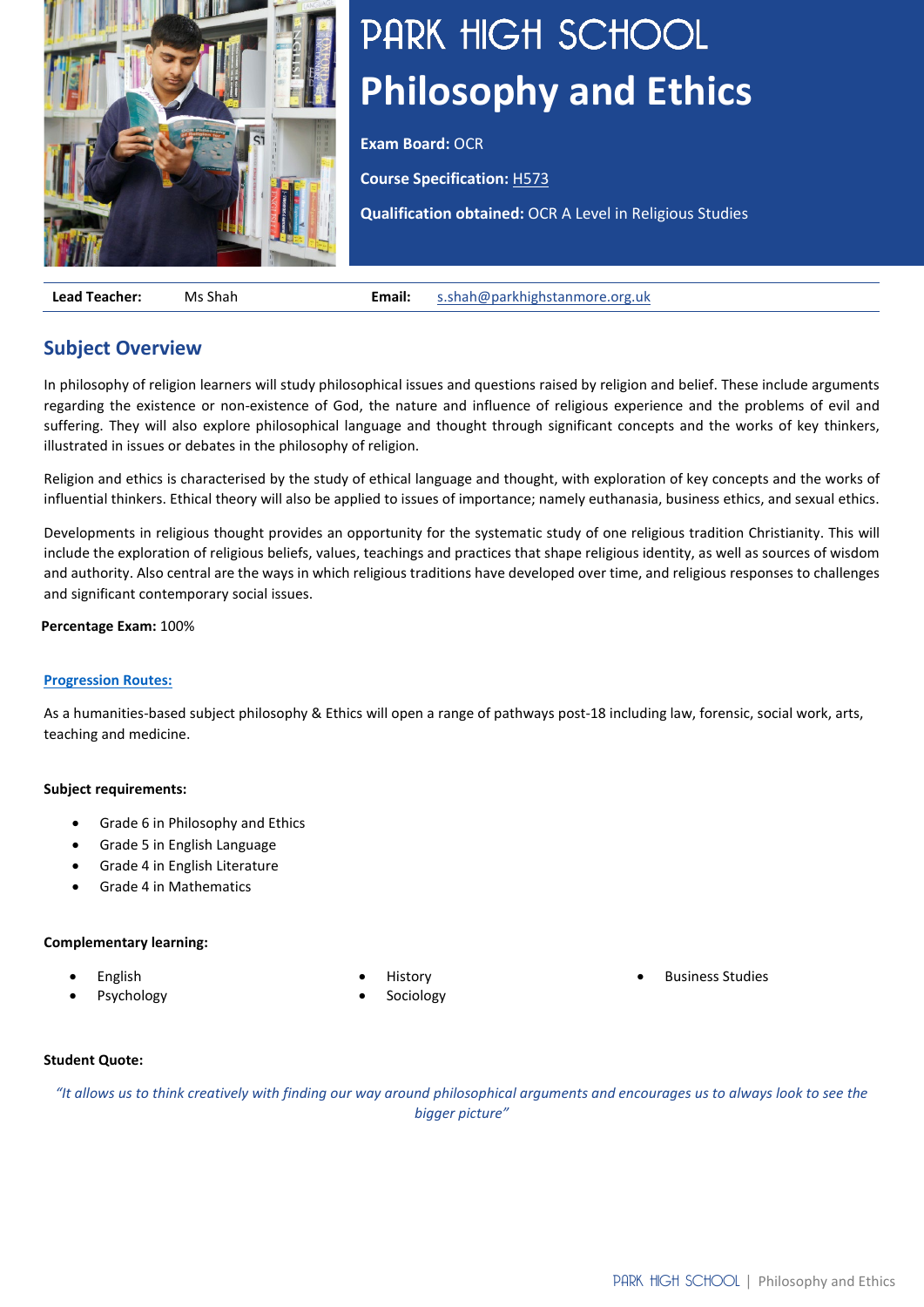## **Year 12**

## **Topics covered:**

Philosophy and Ethics A level is split into three components which are equally weighted.

Philosophy of Religion – philosophical issues and questions raised by religion and belief

- Ancient Greek influences
- The Problem of Evil
- Religious experience
- Arguments based on reason
- Arguments based on observation
- Soul, Mind and Body

Religion and Ethics – the study of ethical language and thought

- Natural Moral Law
- Situation Ethics
- Kantian Ethics
- 
- Developments in Christian Thought systematic study of Christian beliefs, values, teachings and practices
	- Augustine and human nature
	- Death and the afterlife
	- Knowledge of God's existence
- The person of Jesus Christ
- Christian moral principles
- Christian moral action

## **Year 13**

## **Topics covered:**

Philosophy and Ethics A level is split into three components which are equally weighted.

Philosophy of Religion – philosophical issues and questions raised by religion and belief

- The Nature and Attributes of God
- Religious language: Negative, Analogical or Symbolic
- Twentieth-century perspectives and philosophical comparisons

Religion and Ethics – the study of ethical language and thought

- Meta-ethical theories
- Conscience
- Sexual Ethics

Developments in Christian Thought – systematic study of Christian beliefs, values, teachings and practices

- Liberation theology and Marx
- The Challenge of Secularism
- Gender -Theology and Society
- Religious pluralism society and theology

## **Assessment**

Is 100% Exam.

| <b>Unit Code</b> | <b>Unit Title</b>                 | <b>Assessment Details</b>           | Weighting |
|------------------|-----------------------------------|-------------------------------------|-----------|
| H573/01          | Philosophy of Religion            | Written Examination: 120 marks, 2hr | 33.33%    |
| H573/02          | Religious Ethics                  | Written Examination: 120 marks, 2hr | 33.33%    |
| H573/03          | Developments in Religious Thought | Written Examination: 120 marks, 2hr | 33.33%    |

- Utilitarianism • Euthanasia
	- **Business Ethics**